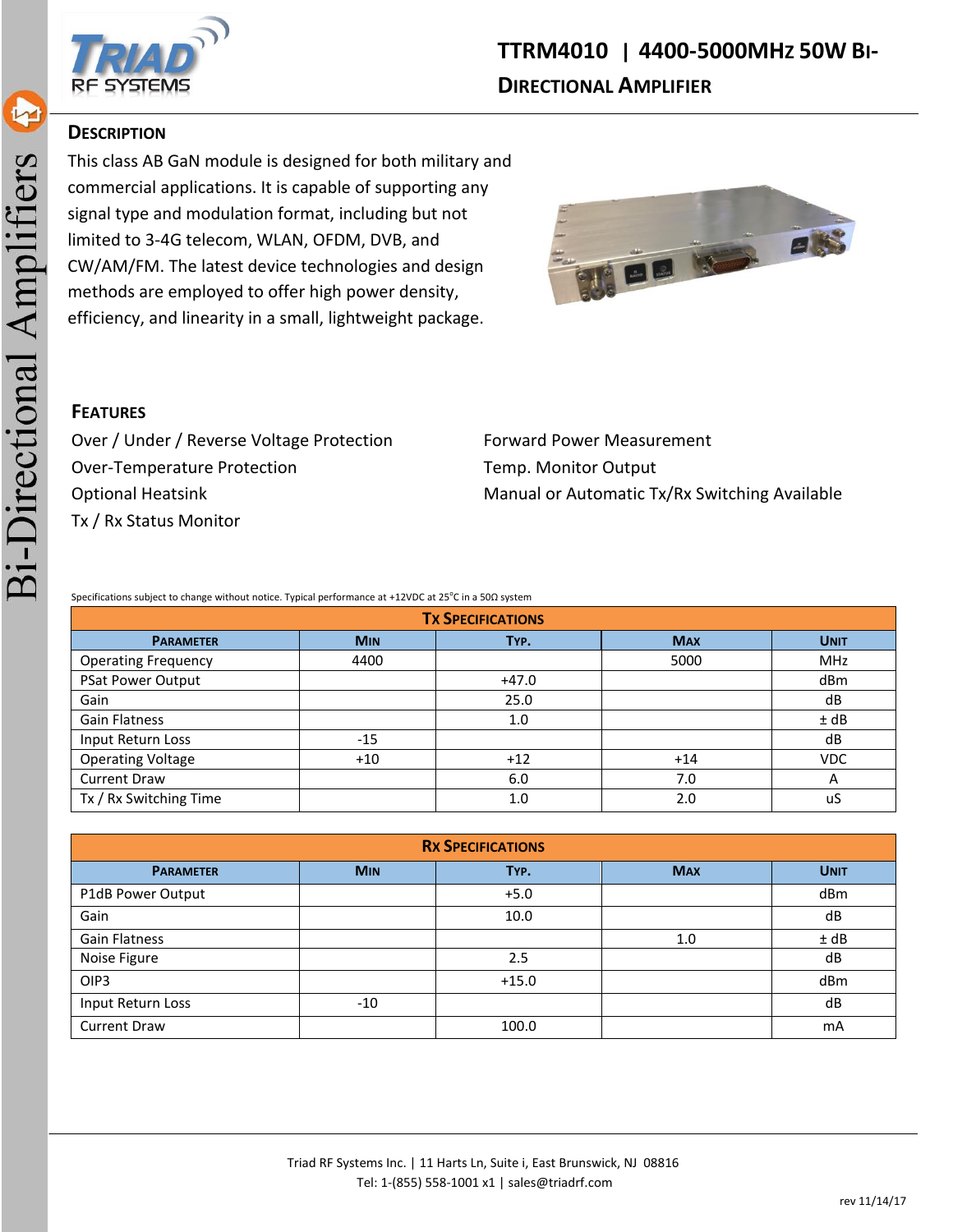

## **DIRECTIONAL AMPLIFIER**

| <b>MECHANICAL</b>              |                                                          |             |  |
|--------------------------------|----------------------------------------------------------|-------------|--|
| <b>PARAMETER</b>               | <b>VALUE</b>                                             | <b>UNIT</b> |  |
| Dimensions (L x W x H)         | $5.3 \times 3.25 \times 0.6$                             | in          |  |
| RF Connectors (Input / Output) | SMA-F / SMA-F                                            | --          |  |
| DC / Control Connector         | 21 Pin Micro-D<br>--                                     |             |  |
| Cooling                        | Baseplate Conduction - Optional Heatsink Available<br>-- |             |  |
| Mounting                       | 4-40 Thru Holes                                          | --          |  |
| Weight                         | 13                                                       | OZ.         |  |
| Weight With Heatsink           | 35                                                       | OZ.         |  |

| <b>ENVIRONMENTAL / PROTECTIONS</b>           |                                |            |             |
|----------------------------------------------|--------------------------------|------------|-------------|
| <b>PARAMETER</b>                             | <b>MIN</b>                     | <b>MAX</b> | <b>UNIT</b> |
| <b>Operating Temperature (Housing Temp.)</b> | $-40$                          | $+85$      | °C          |
| <b>Storage Temperature</b>                   | -60                            | $+100$     | °C          |
| <b>Humidity Range</b>                        | $0 - 95$                       |            | %           |
| Altitude                                     | 0-30,000                       |            | ft.         |
| Shock / Vibration                            | MIL-STD-810 and equivalents    |            | --          |
| Max RF Input                                 | 17                             |            | dBm         |
| Load VSWR @ P1dB                             | Open / Short Output Protection |            | --          |
| PA Baseplate Shutoff Temperature<br>$+85$    |                                |            | °C          |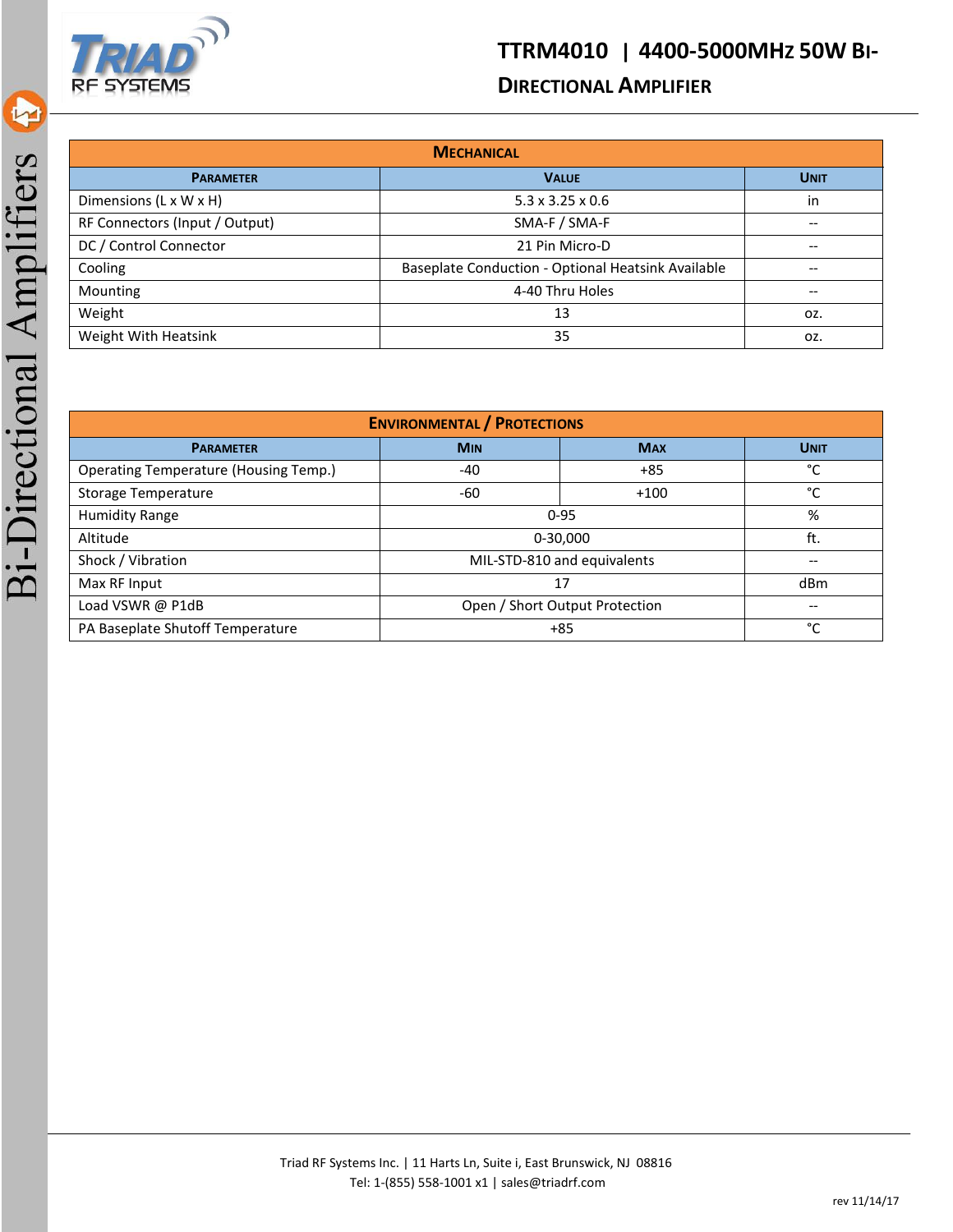

### **DIRECTIONAL AMPLIFIER**

| <b>INPUT/OUTPUT PINS</b>         |                |                                                                 |                   |              |  |
|----------------------------------|----------------|-----------------------------------------------------------------|-------------------|--------------|--|
| <b>AMPLIFIER CONNECTOR TYPE:</b> |                | <b>21 PIN MICRO-D FEMALE</b>                                    |                   |              |  |
| <b>TRIAD CABLE PART NUMBER:</b>  |                | CBL45                                                           |                   |              |  |
| <b>PIN LABEL</b>                 | <b>NAME</b>    | <b>DESCRIPTION</b>                                              |                   | <b>LEVEL</b> |  |
| $1 - 3, 12 - 13$                 | $+VDC$         | Supply Voltage - Range Specified in Datasheet                   | Power             | --           |  |
| 4                                | TX DET         | Tx Amp RMS Power Detector                                       | Output            | Analog       |  |
| 5                                | <b>TEMP</b>    | Temp Monitor: Temp in DegC = (Vout - $0.5V$ ) $*$ 100<br>Output |                   | Analog       |  |
| 6                                | <b>RAD DET</b> | Radio Input RMS Power Detector                                  | Output            | Analog       |  |
| 7                                | <b>STATUS</b>  | BDA Status - TTL High = Normal Operation, TTL Low =             | Output            | 3.3V TTL     |  |
|                                  |                | <b>Error Condition</b>                                          |                   |              |  |
| 8<br>TX/RX                       |                | $Tx/Rx$ Switching - TTL High = Tx Amp Enabled, TTL =            | 3.3V TTL<br>Input |              |  |
|                                  |                | Rx Amp Enabled                                                  |                   |              |  |
| 9-11,20-21                       | <b>GND</b>     | +VDC Supply Return<br>Power                                     |                   |              |  |
|                                  | TX/RX OUT      | BDA Operational State - TTL High = Tx Amp Active,               | 3.3V TTL          |              |  |
| 14                               |                | TTL Low = Rx Amp Active                                         | Output            |              |  |
| $15 - 18$                        | Reserved       | Reserved for Future Use, Do Not Connect<br>$- - -$              |                   | ---          |  |
| 19                               | SGND           | Signal Ground                                                   |                   |              |  |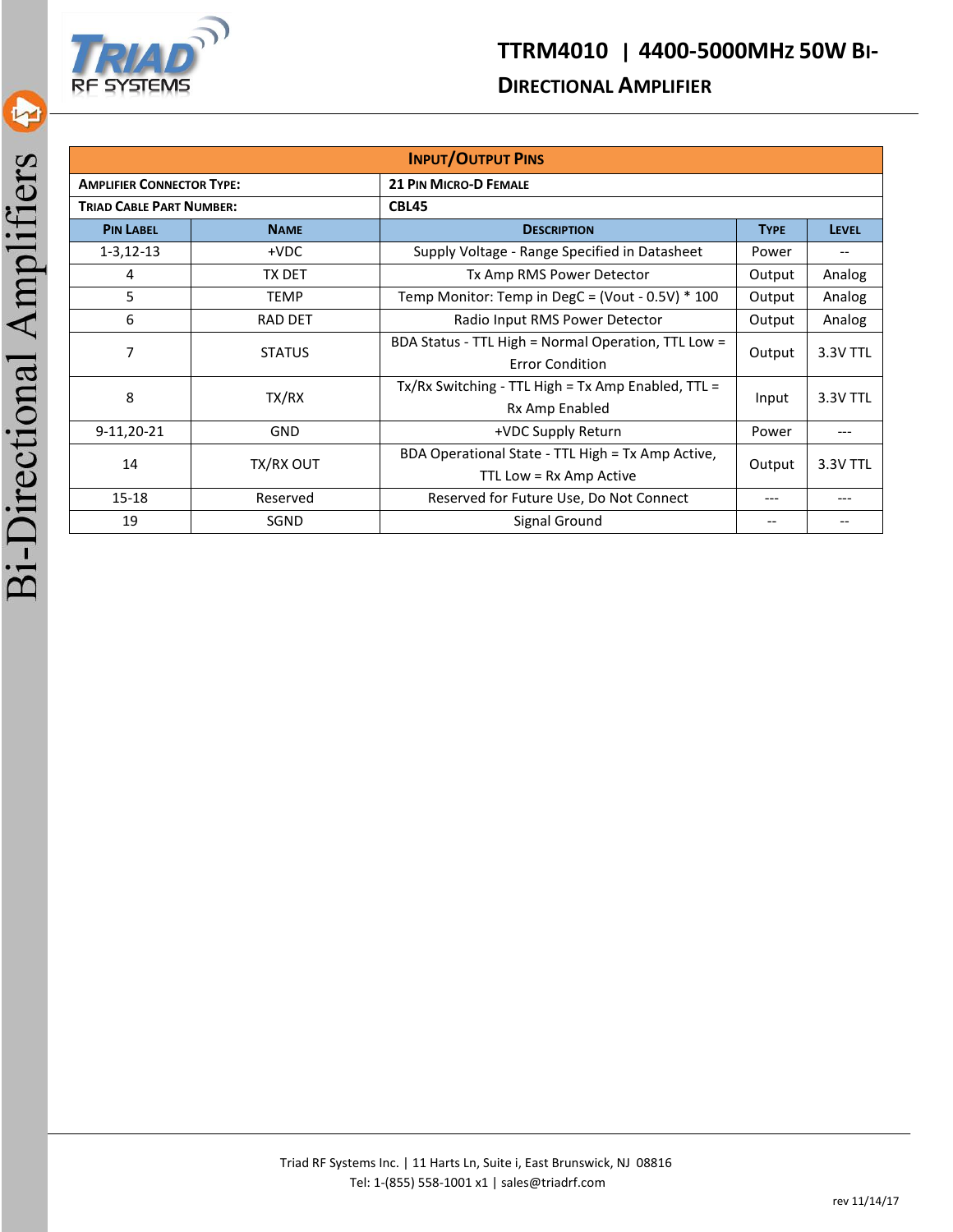

## **DIRECTIONAL AMPLIFIER**

| 802-11G (20 MHz BW) DATA RATE VS. OUTPUT POWER |                  |               |               |
|------------------------------------------------|------------------|---------------|---------------|
| <b>OFDM MODULATION</b>                         | <b>DATA RATE</b> | POUT (W) MIN. | <b>EVM</b>    |
| 64QAM                                          | 54 Mbps          | 10            | $\le$ -27 dB  |
| 16QAM                                          | 36 Mbps          | 15            | $\le$ -21 dB  |
| <b>QPSK</b>                                    | 12 Mbps          | 20            | $\leq$ -15 dB |
| <b>BPSK</b>                                    | 9 Mbps           | 30            | $\leq$ -7 dB  |

See ou[r application note](http://www.triadrf.com/pdf/EVM_Notes.pdf) that describes how this table was calculated and provides notes on in-system performance

# **High-Level Block Diagram**



| <b>Ordering Guide - Configuration Information</b> |                                                    |            |  |
|---------------------------------------------------|----------------------------------------------------|------------|--|
| <b>Model Number</b>                               | <b>Amplifier Option</b><br><b>Heat Sink Option</b> |            |  |
| TTRMXXXX - XXX                                    | <b>Contract Contract</b>                           | <b>XXX</b> |  |

| <b>Amplifier Options</b> |                                           | <b>Heat Sink Options</b> |                                       |  |
|--------------------------|-------------------------------------------|--------------------------|---------------------------------------|--|
| <b>Suffix</b>            | <b>Description</b>                        | <b>Suffix</b>            | <b>Description</b>                    |  |
| D01                      | Automatic Tx/Rx Switching                 | (none)                   | No Heat Sink Included                 |  |
| D <sub>02</sub>          | Manual Tx/Rx Switching                    | HS                       | <b>Standard Heat Sink</b>             |  |
| <b>DXX</b>               | Custom Amplifier Configuration (issued by | <b>HSF</b>               | Heat Sink with Integrated Cooling Fan |  |
|                          | Triad upon customer request)              | <b>HSX</b>               | <b>Custom Heat Sink Configuration</b> |  |